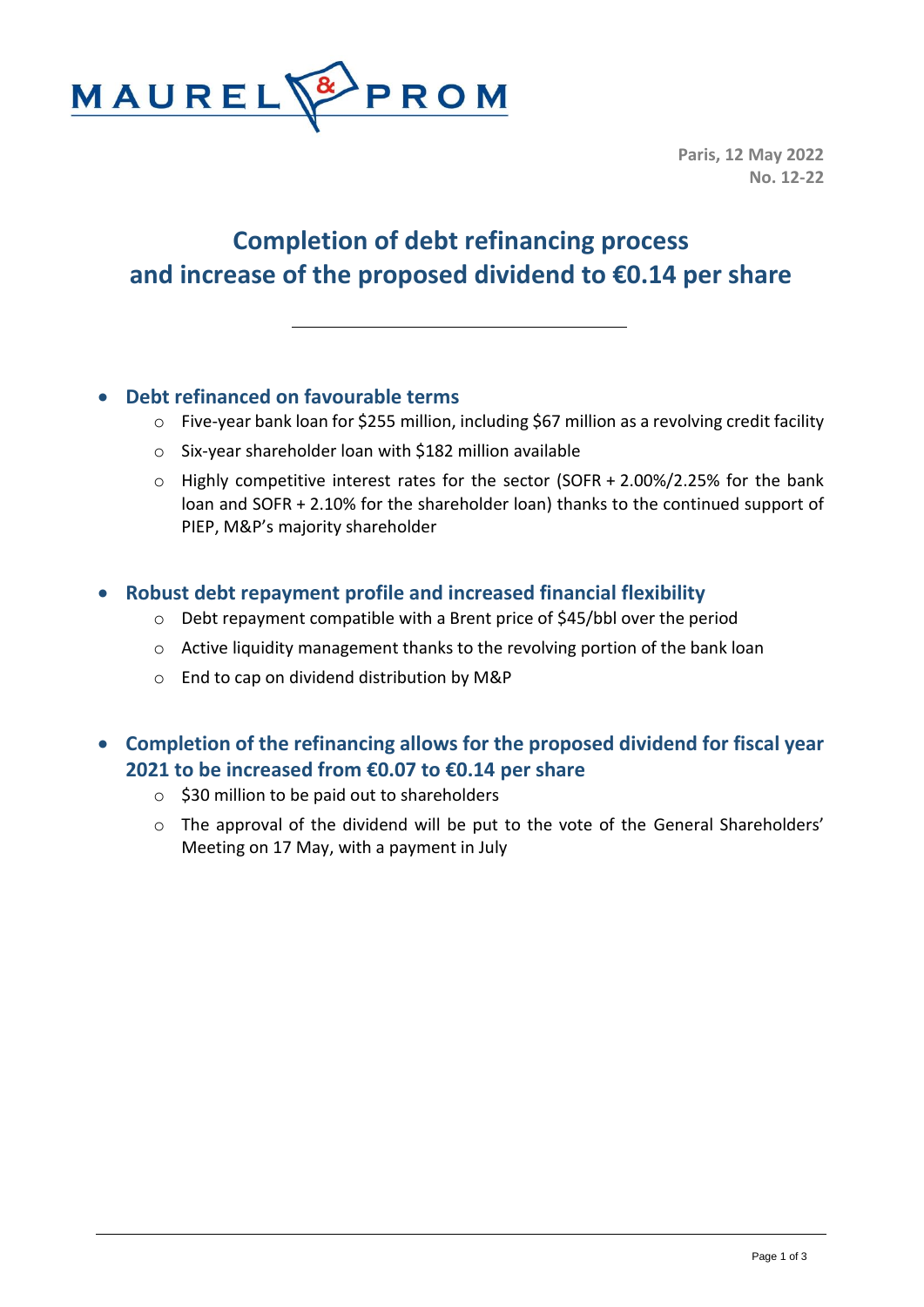

The Maurel & Prom group ("M&P", "the Group") has secured a new bank loan as well as an extension and amendment of its shareholder loan in order to refinance the existing term loan facility which was entered into in December 2017 with a syndicate of lenders.

As a reminder, M&P's current gross debt before refinancing amounts to \$489 million, including \$406 million for the term loan, and \$82 million (as well as \$100 million undrawn) for the shareholder loan from PT Pertamina Internasional Eksplorasi dan Produksi ("PIEP"), M&P's majority shareholder. Note that M&P's cash position at the end of March 2022 was \$187 million, giving net debt of \$302 million.

The documentation for the new loans, with a total available amount of \$437 million, was finalised on 12 May 2022, and M&P now has 60 days to draw the bank loan to repay the existing term loan. It should be highlighted that these loans do not include any cap on dividend distributions to be made by M&P.

Olivier de Langavant, Chief Executive Officer at M&P, stated: *"In an environment where access to credit is becoming increasingly difficult and costly for companies in our sector, we have secured very favourable borrowing terms for the next six years. Our repayment schedule allows us to confidently continue working on our development and enables the full repayment of our debt even at oil prices well below current levels. Finally, the lifting of restrictions on dividends opens the door to a firm policy of returning value creation to shareholders, within the framework of a balanced capital allocation strategy."* 

|                               | <b>Bank loan</b><br><b>Amortised tranche</b> | <b>Bank loan</b><br><b>RCF tranche</b>        | Shareholder loan         |  |
|-------------------------------|----------------------------------------------|-----------------------------------------------|--------------------------|--|
| Available amount              | \$188mm                                      | \$67mm                                        | \$182mm                  |  |
| Interest rates                | $SOFR + 2.00%$                               | $SOFR + 2.25%$<br>(0.675% on undrawn portion) | $SOFR + 2.10%$           |  |
| Repayments                    | 18 quarterly instalments                     | At maturity                                   | 22 quarterly instalments |  |
| First instalment <sup>1</sup> | Q <sub>2</sub> 2023                          |                                               | Q <sub>2</sub> 2023      |  |
| Last instalment <sup>1</sup>  | Q3 2027                                      | Q3 2027                                       | Q3 2028                  |  |

#### **Key terms of the refinanced debt facilities:**

1

#### **Impact of the refinancing on debt repayment profile from May 2022<sup>1</sup> :**



The banks participating in the bank loan are: Bank of Tokyo-Mitsubishi UFJ, Bank Mandiri, Crédit Agricole and Kasikornbank. Furthermore, M&P retains the right to upsize the bank loan, with new or existing lenders, under the same conditions, within eight months and up to a maximum amount of \$400 million (i.e. a maximum increase of \$145 million).

<sup>1</sup> Assuming loans are drawn in full at the end of the authorised 60-day drawing period (July 2022)